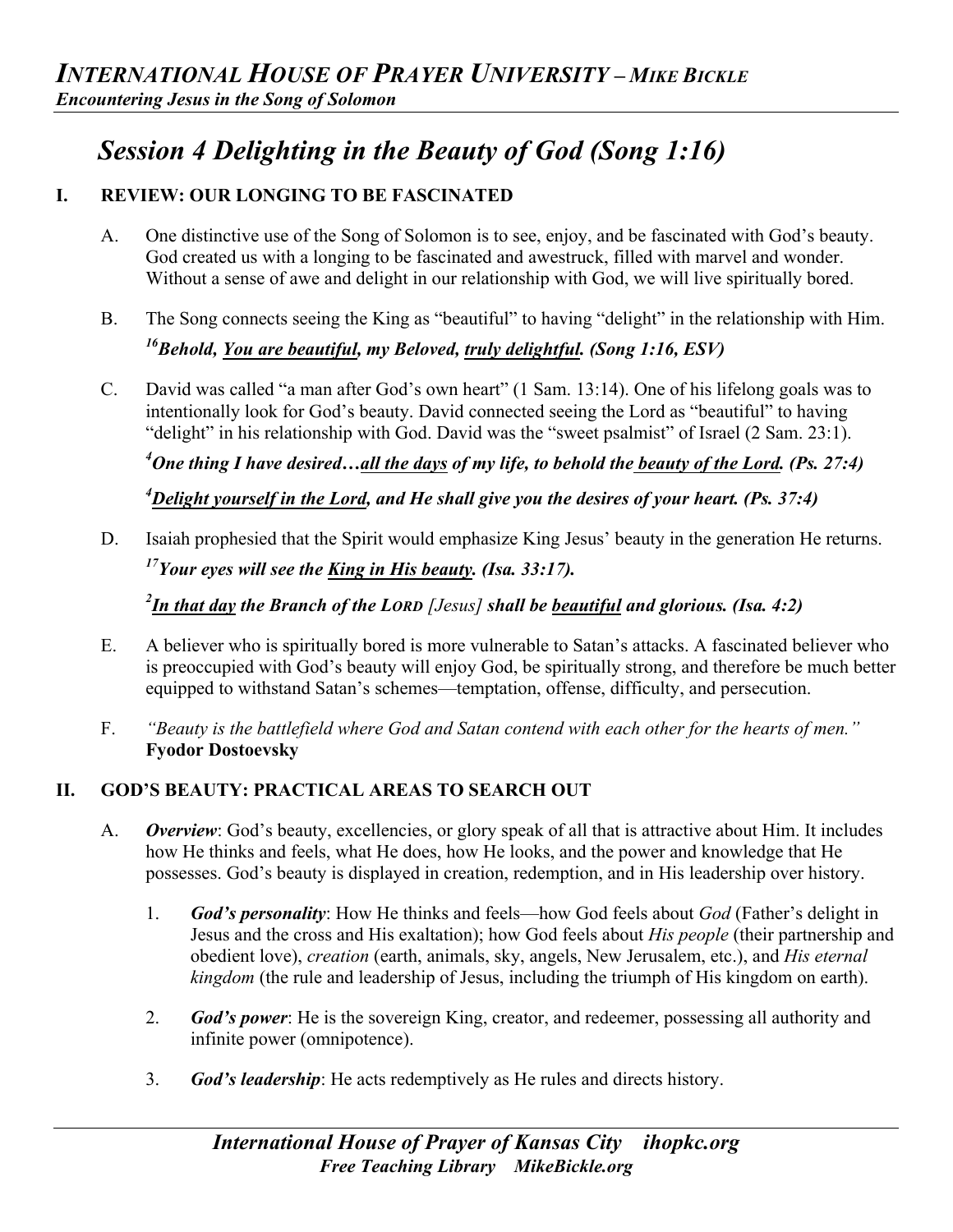- 4. *God's knowledge*: He possesses all knowledge and perfect wisdom (omniscience).
- 5. *God's being*: His omnipresence, His self-existence, self-sufficiency, immutability, etc.
- 6. *God's appearance*: His majestic appearance (eyes like fire, face like the sun, etc.)
- B. We can see God's beauty in creation and many aspects of human life and interaction, for example:
	- 1. *In sights—*colors, brilliance, hues
	- 2. *In sounds—*melody, pitch, rhythm, harmony
	- 3. *In fragrances—*flowers, spices, fruits, costly perfumes
	- 4. *In knowledge—*stimulating the mind with mathematics or with scientific information
	- 5. *In life stories—*stimulating the heart with biographies, novels, dramas, movies
	- 6. *In noble character—*acts of courage, generosity, compassion, perseverance, faithfulness
	- 7. *In physical abilities—*singers, musicians, athletes, actors, writers, artists, composers, etc.
	- 8. *In society—*when justice prevails and reconciliation occurs between races, nations, families

### **III. THE RELATIONSHIP BETWEEN GLORIFYING GOD AND DELIGHTING IN HIS BEAUTY**

- A. The Lord is glorified in our life when we delight in the many manifestations of His beauty.
- B. We glorify God when *what we know of Him* awakens in us delight and enjoyment of Him. Thus, we glorify God by *delighting in* who He is and what He does, *declaring it* to others, and *embracing* His leadership in our personal lives. It includes *enjoying* our relationship with Him and His people.
- C. *"God is most glorified in us when we are most satisfied in Him*." John Piper
- D. We glorify God by *celebrating* (singing) and *proclaiming* (confessing) His beauty (name) to others so they may delight (rejoice) in Him (Rom. 15:9-10).

<sup>9</sup>...that the Gentiles might glorify God..."For this reason I *[David] will confess to You among the Gentiles, and sing to Your name.*"<sup>10</sup>And again he says: "Rejoice, O Gentiles, with His people!" *(Rom. 15:9-10)*

### **IV. GOD'S BEAUTY SEEN IN CREATION**

- A. God is beauty itself. All the beauty that we see in this world is a mere reflection of the source of the ultimate beauty—God. The beauty of creation reflects the excellencies of Christ. It is a faint echo, a dim foretaste, and a token of the perfect beauty that will be openly displayed when Jesus returns.
- B. *"…in seeing the natural world we are to let our eyes run up the beam of beauty to the Original…"* John Piper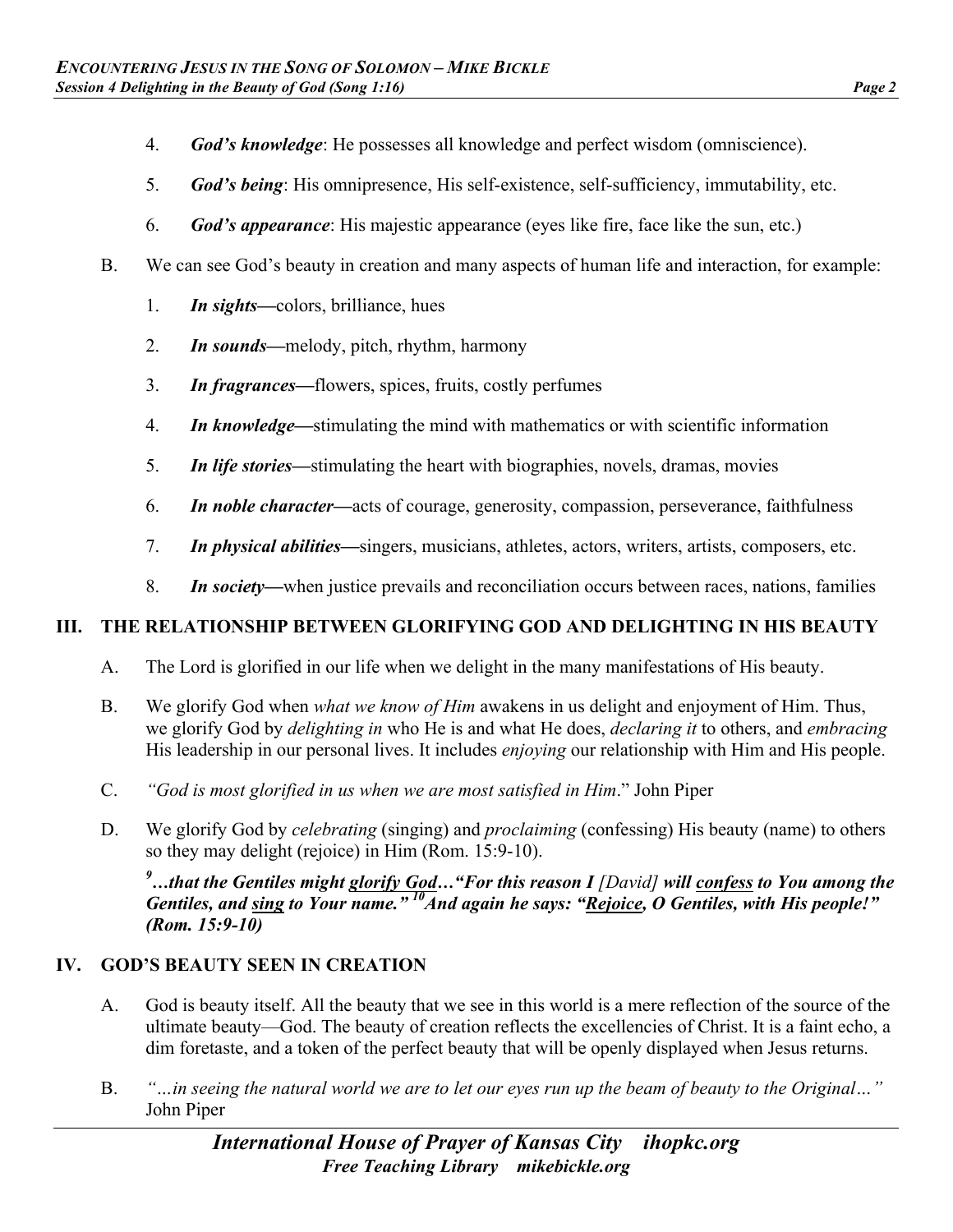- C. I have been greatly blessed and helped by Sam Storms' book *Onething: Developing a Passion for the Beauty of God*, and by Thomas Dubay's book *The Evidential Power of Beauty*. Both books trace the signature of God through the physical world, ranging from the vast wonders of the Milky Way galaxy to the wonders seen in biology at the molecular level right down to atomic particles.
- D. I recommend as a resource *The Elegant Universe*, by Brian Greene, a renowned physicist.

### **V. GOD'S BEAUTY SEEN IN THE HEAVENS**

A. David exhorted us to look up to God's heavenly art gallery (Ps. 19:1).

*1 "The heavens declare the glory of God; and the firmament shows His handiwork." (Ps. 19:1)*

*13By His Spirit He adorned the heavens…14These are the mere edges of His ways, and how small a whisper we hear of Him! But the thunder of His power who can understand?" (Job 26:13-14)* 

- B. Light travels at 186,000 miles per second—almost 700 million miles per hour, or 6 trillion miles per year. The moon is 240,000 miles from earth; light takes less than two seconds to travel from the moon to us. The nearest star to earth (after the sun) is *Proxima Centauri*—over 4 light years away.
- C. Our solar system is part of the *Milky* Way galaxy. The diameter of the *Milky Way* is 100,000 light years, meaning that it would take someone 100,000 years to cross it traveling at the speed of light.
- D. The *Milky Way* contains over 100 billion stars! The *Virgo* cluster of galaxies has more than 5 trillion stars. Astronomers estimate that there are at least 100 billion galaxies, each having billions of stars.
- E. The galaxy closest to the *Milky Way* galaxy *is* the *Andromeda* galaxy. It is over 2 million light years from earth (almost 15 quintillion miles—15 with 18 zeros).
- F. The Hubble Space Telescope reports a galaxy over 10 billion light years from earth (that is 78 sextillion miles—78 with 21 zeros).
- G. The star system *Eta Carinae (*composed of two stars) is 5 million times brighter than our sun, is over 400 million miles in diameter, and is over 7,000 light years away from the earth*.*
- H. Our sun is over 800,000 miles in diameter and is 15 million degrees Celsius at the center. In the sun, billions of billions (10 with 38 zeros) of nuclear fusion reactions take place every second—thus, more than 600 million tons of hydrogen are converted into helium every second. (The sun's energy is produced by nuclear fusion of hydrogen nuclei into helium, producing energy in the form of light).
- I. The Hubble Telescope first observed the *Pistol Star* in the 1990s. This star releases over 10 million times the power of our sun, unleashing as much energy in 20 seconds as our sun does in one year.
- J. The Lord asserted that He creates, brings out, names, and upholds these billions of billions of stars.

<sup>25</sup> "To whom then will you liken Me, or to whom shall I be equal?" says the Holy One. <sup>26</sup>Lift up *your eyes on high, and see who has created these things, who brings out their host by number; He calls them all by name, by the greatness of His might…not one is missing." (Isa. 40:25-26)*